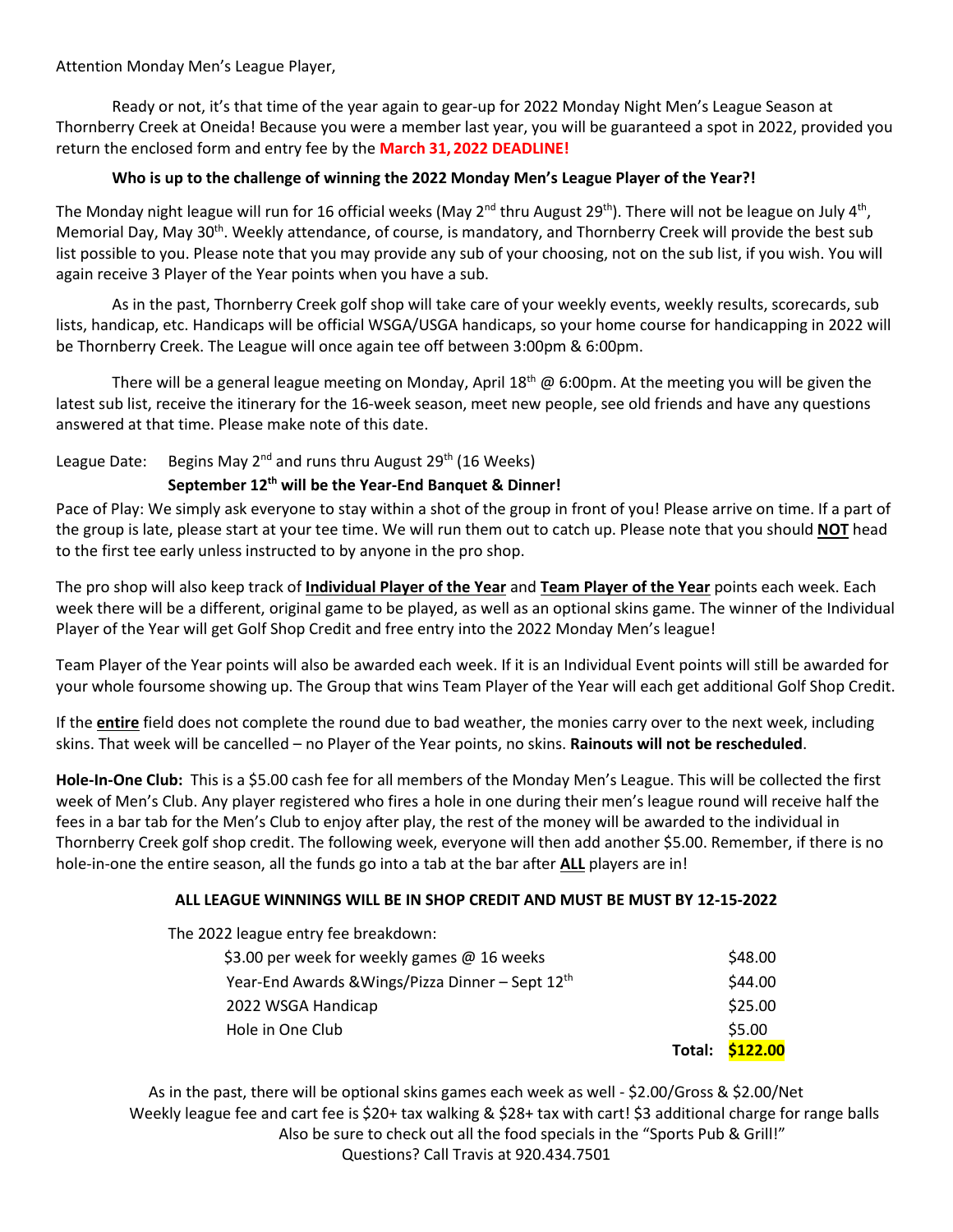# 2022 Monday Night Men's League Application

| Would you like the same tee time as in 2021?                                                   | <b>YES</b> | <b>NO</b> |  |
|------------------------------------------------------------------------------------------------|------------|-----------|--|
| If no, what tee time do you request between $3:00 \text{pm} \& 6:00 \text{pm}$ , if available? |            |           |  |
| PLAYING PARTNERS' NAMES: (if any)                                                              |            |           |  |
|                                                                                                |            |           |  |
|                                                                                                |            |           |  |

| between $3:00$ pm $-4:00$ pm and after $5:30$ pm. | NEW PLAYERS ONLY: Please check your 1 <sup>st</sup> & 2 <sup>nd</sup> choices for tee times. Note most available tee times will be |
|---------------------------------------------------|------------------------------------------------------------------------------------------------------------------------------------|
| $3:30-4:00 \text{pm}$                             | 4:00-4:30pm                                                                                                                        |
| 4:30-5:00pm                                       | 5:00-5:30pm                                                                                                                        |
| 5:30-6:00pm                                       |                                                                                                                                    |
| Playing Partners Names: (if any)                  |                                                                                                                                    |

Please fill out completely with check written to Thornberry Creek in the amount of \$122.00  $\frac{1}{2}$  by the March 31<sup>\*</sup>, 2022 deadline and send to:

> Thornberry Creek at Oneida Attn: Travis Relyea 4470 N. Pine Tree Rd. Oneida, WI 54155

If you have any questions please feel free to contact Travis Relyea at trelyea@golfthornberry.com